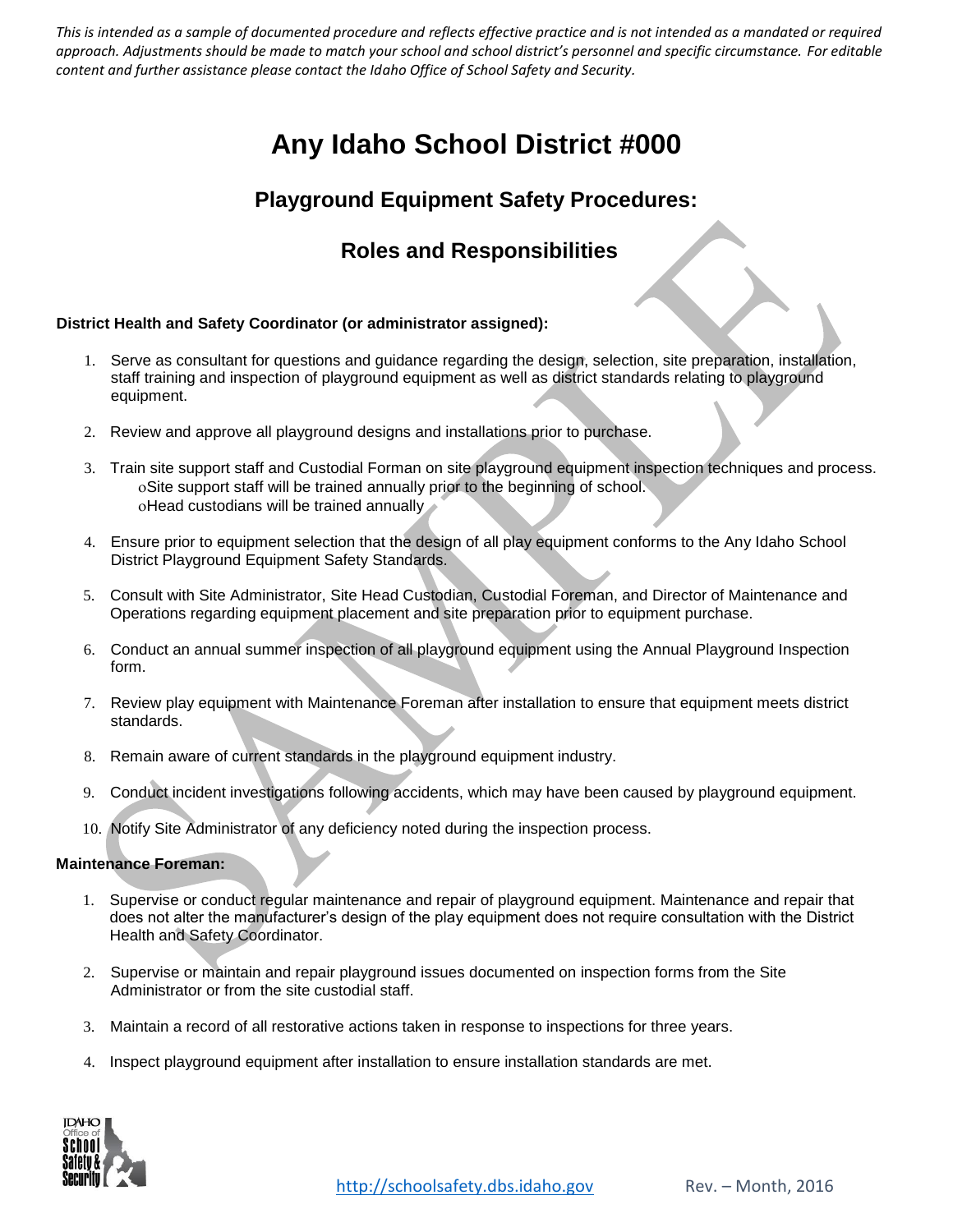#### **Custodial Foreman:**

- 1. Conduct an annual winter inspection of all playground equipment using the Annual Playground Inspection form.
- 2. Supervise Site Head Custodian to ensure that duties are performed according to the District procedures

#### **School Support Staff:**

- 1. Attend annual training offered by the District Health and Safety Coordinator.
- 2. Complete a daily inspection of playground equipment and area using the Daily Playground Inspection Form.
- 3. Complete a weekly inspection of playground equipment each Monday that school is in session using the Weekly Play Equipment Inspection Form.
- 4. Maintain awareness for repetitive accidents or injuries on playground equipment and communicate these to the Site Administrator through the Weekly Play Equipment Inspection Form.
- 5. Notify Site Head Custodian of any deficiency noted during the inspection process.
- 6. Situations posing an immediate danger to students or staff shall be immediately brought the attention of the Site Head Custodian and Site Administrator.

#### **Site Head Custodian:**

- 1. Complete Monthly Playground Inspection Form and retain in the site office for two years.
- 2. Review Daily & Weekly Playground Inspection Forms retain in the site office for two years.
- 3. Notify Site Administrator of any deficiency noted during the inspection process.
- 4. Situations posing an immediate danger to students or staff shall be immediately brought the attention of the Site Administrator and equipment or area quarantined.

#### **Site Administrator:**

- 1. Contact Health and Safety Coordinator if interested in purchasing new, or modifying existing playground equipment prior to selection of playground equipment and work with Coordinator to specify equipment that meets District standards.
- 2. Supervise School Support Staff and Custodial staff to ensure that duties are performed according to the District procedures.
- 3. Authorize work orders to rectify situations reported during weekly or monthly site inspections.
	- Situations posing an immediate danger to students or staff shall be called directly to the maintenance and operations office, while concurrently completing a work order.
- 4. Follow District purchasing procedures when acquiring new playground equipment.

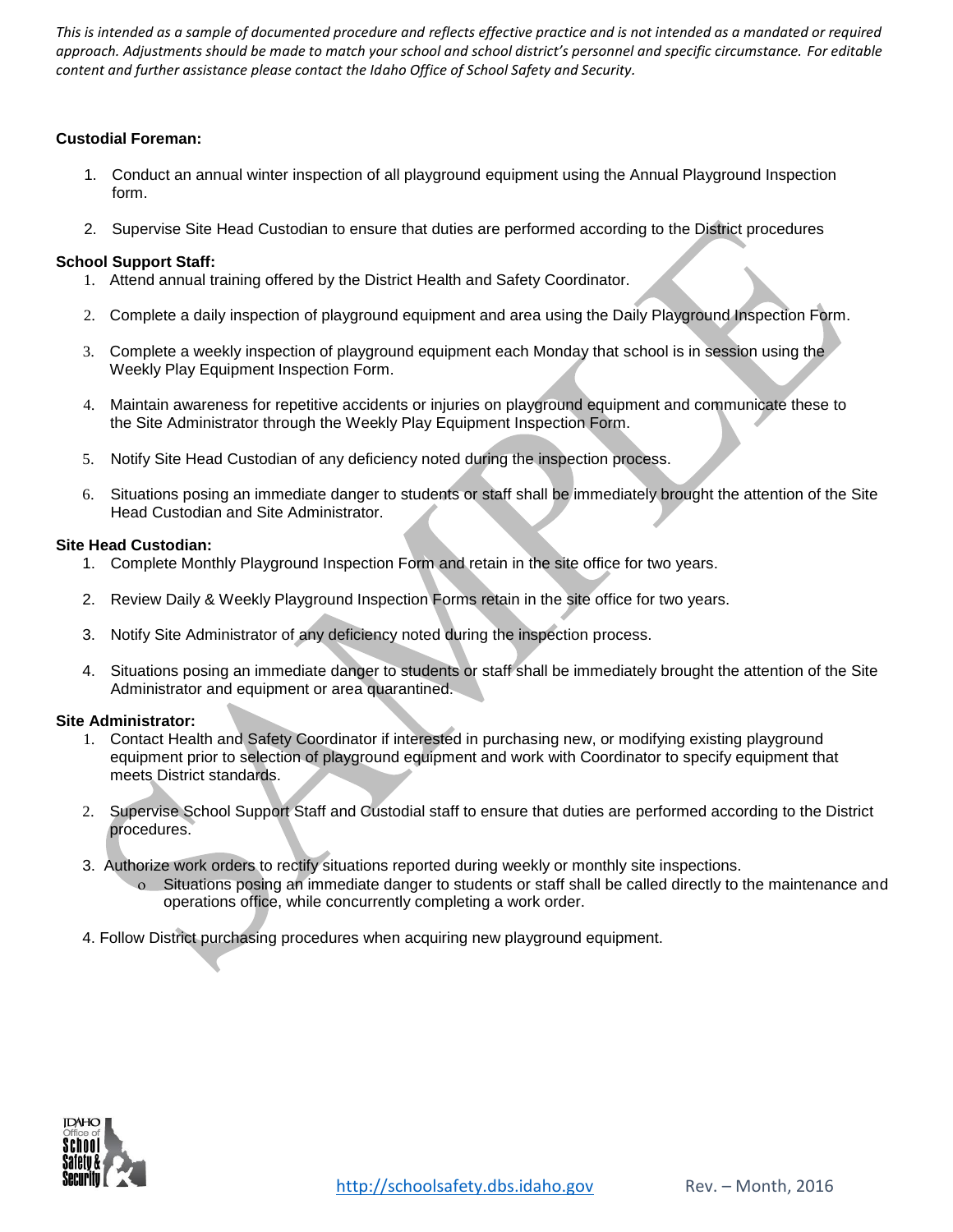## **Playground Equipment Safety Procedures:**

## **District Playground Equipment Standards**

- 1. The play equipment must meet or exceed the guidelines of the U. S. Consumer Products Safety Commission publication "Handbook for Public Playground Safety," and the standards of the American Society for Testing and Materials.
- 2. It is desirable that the play equipment be designed so that the students will be moving around and through the equipment. To that end, equipment that poses an undue ejection or impact hazard is not to be installed on district property. This includes, but is not limited to the following
	- Merry-Go-Rounds
- 3. New equipment, enclosure and installation must comply with standards set forth by U. S. Consumer Products Safety Commission and American Society for Testing and Materials as well as those in the Americans with Disabilities Act.
- 4. Exposed spring-mounted equipment will not be installed on district property.
- 5. Age specific play equipment must be installed with a separation from play equipment designed for a different age group. The separation should allow use of both installations without interference.
- 6. The main play equipment construction materials will be metal and plastic. Components of wood construction should be avoided. Wood components containing chromated copper arsenate (CCA) treated lumber must not be installed as structural or containment elements.
- 7. The Any Idaho School District's Maintenance and Operations Department must approve the site for new play installations so that underground utilities, sprinkler systems and similar items can be accommodated.
- 8. Concrete curbing approved or installed by the Any Idaho School District's Maintenance and Operations Department must surround new play equipment enclosures.
- 9. A separation of not less then six (6) feet must be maintained between any piece of play equipment and the play equipment enclosure border. A separation of not less then seven (7) feet must be maintained between two individual pieces of play equipment.
- 10. Overhead equipment, i.e. horizontal ladders, hand-over-hand rings, must not exceed seven feet six inches (7'6") in height.
- 11. All equipment must be installed within an enclosure excavated to not less then twelve (24) inches to accommodate drain and safety base material. The fall attenuating base material must meet or exceed the guidelines of the U. S. Consumer Products Safety Commission and the standards of the American Society for Testing and Materials. The Bonneville School District's Maintenance and Operations Department will

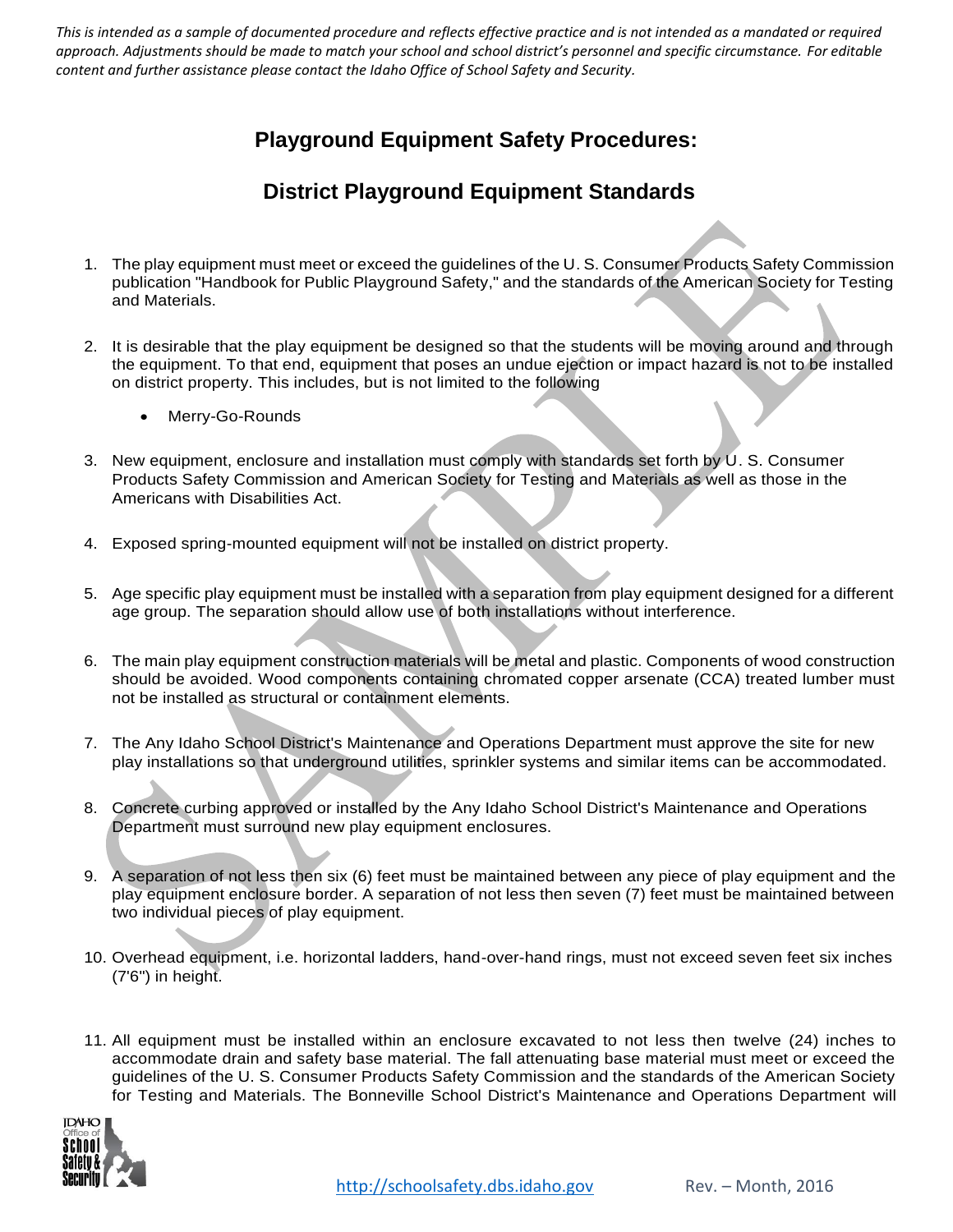12. A drainage system must be installed within the play equipment enclosure. The Any Idaho School District's Maintenance and Operations Department will be responsible for the installation of the drainage system.

13. The Any Idaho School District's Maintenance and Operations Department will complete a final inspection conducted by a certified playground safety inspector prior to the district making final payment.